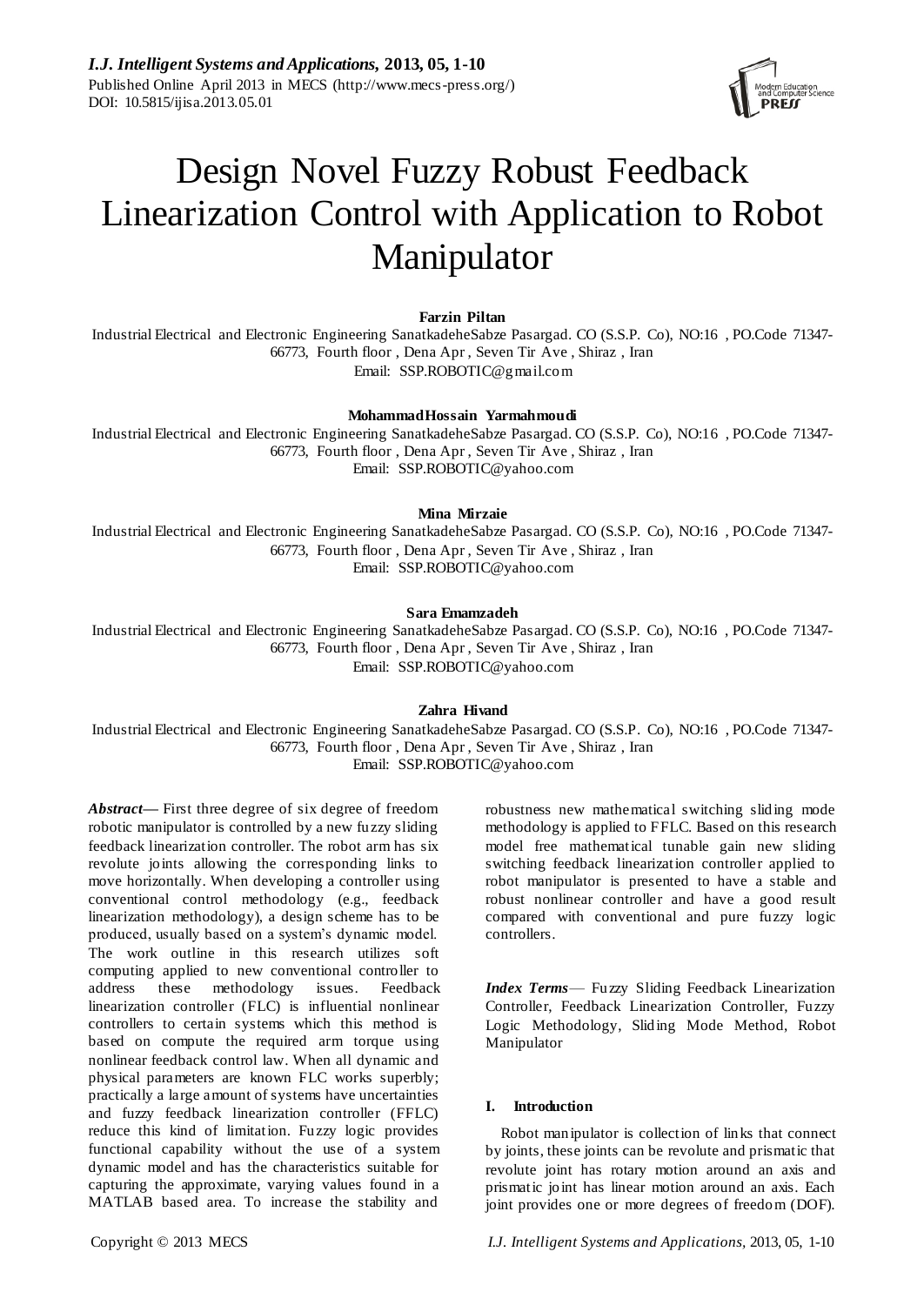One of the most important challenges in the field of robot manipulator is control of it; because this system is multi input multi output (MIMO), nonlinear, time variant parameter and some dynamic parameters are uncertainty [1-2]. Presently, robot arms are used in different (unknown and/or unstructured) situation consequently caused to provide complicated systems, as a result strong mathematical theory applied to new control methodology to design nonlinear robust methodology to guarantee the security in industrial factory. Classical and non-classical methods are two main categories of nonlinear plant control, where the conventional (classical) control theory uses the classical method and the non-classical control theory (e.g., fuzzy logic, neural network, and neuro fuzzy) uses the artificial intelligence methods. However both of conventional and artificial intelligence theories have applied effectively in many areas, but these methods also have some limitations to have an acceptable secure performance in unknown environment [1-10].

The main targets in designing control systems are stability, good disturbance rejection to reach the best performance (robustness), and small tracking error[11- 29]. Based on structure and unstructured uncertainties strong mathematical tools used in new control methodologies to design nonlinear robust controller with an acceptable performance (e.g., minimum error, good trajectory, disturbance rejection). Feedback linearization controller (FLC) is one of the powerful nonlinear methodology, is used in nonlinear certain systems [30-53].This methodology is used in wide range areas such as in control access process, in aerospace applications, in robotic and in internal combustion (IC) engines, to solve some main challenging topics in control such as resistivity to the external disturbance and stability. Even though, this methodology is used in wide range areas but, pure FLC has an important drawbacks beside uncertain system and also in presence of external disturbance.

Artificial intelligence theory is used to solve this problem. Neural network, fuzzy logic, and neuro-fuzzy are synergically combined with nonlinear classical controller and resolved the conventional controller against to uncertainty [30-41]. Fuzzy logic theory (FLM) can be used to resolve the model base challenge in nonlinear, uncertain, and noisy systems. Conventional controllers often have many problems for modelling nonlinear dynamic system's parameter. Conventional controllers require accurate information of dynamic model of robot arms. When the system model is unknown or when it is known but complicated, it is difficult or impossible to use conventional mathematics to process this model[32]. The main reasons to use fuzzy logic technology are able to give approximate recommended solution for unclear and complicated systems to easy understanding and flexible. Fuzzy logic provides a method which is able to model a controller for nonlinear plant with a set of IF-THEN rules, or it

can identify the control actions and describe them by using fuzzy rules [32].

In various dynamic parameters systems to have stability and robustness, training on-line control methodology is used. Mathematical switching sliding mode methodology (MSM) is a significant nonlinear controller under condition of partly uncertain dynamic parameters of system. This method is used to control of highly nonlinear systems especially for robot manipulators, because this theory is a robust and stable. Switching sliding method is used to increase the stability and robustness based on LYAPUNOV base methodology. Conventional feedback linearization controller, fuzzy feedback linearization controller and switching sliding fuzzy feedback linearization controller have difficulty in handling unstructured model uncertainties. It is possible to solve this problem by proposed methodology and adaption law which this method can helps improve the system's tracking performance by online tuning method. Mathematical error base methodology used to limitation tuning controller's coefficient.

This paper is organized as follows; second part focuses on the modeling dynamic formulation based on Lagrange methodology, introducing to feedback linearization controller (computed torque controller), fuzzy logic methodology and sliding mode controller to have a robust control. Third part is focused on the methodology which can be used to reduce the error, increase the performance quality and increase the robustness and stability. Simulation result and discussion is illustrated in forth part which based on trajectory following and disturbance rejection. The last part focuses on the conclusion and compare between this method and the other one's.

## **II. Theory**

## **2.1 Robot Manipulator's Dynamic:**

The equation of an *n-DOF* robot manipulator governed by the following equation [1, 4, 15-29, 41-53]:

$$
M(q)\ddot{q} + N(q, \dot{q}) = \tau \tag{1}
$$

Where  $\tau$  is actuation torque, M (q) is a symmetric and positive define inertia matrix,  $N(q, \dot{q})$  is the vector of nonlinearity term. This robot manipulator dynamic equation can also be written in a following form [1-29]:

$$
\tau = M(q)\ddot{q} + B(q)[\dot{q}\dot{q}] + C(q)[\dot{q}]^{2} + G(q) \tag{2}
$$

Where  $B(q)$  is the matrix of coriolios torques,  $C(q)$  is the matrix of centrifugal torques, and  $G(q)$  is the vector of gravity force. The dynamic terms in equation (2) are only manipulator position. This is a decoupled system with simple second order linear differential dynamics. In other words, the component  $\ddot{q}$  influences, with a double integrator relationship, only the joint variable  $q_i$ , independently of the motion of the other joints.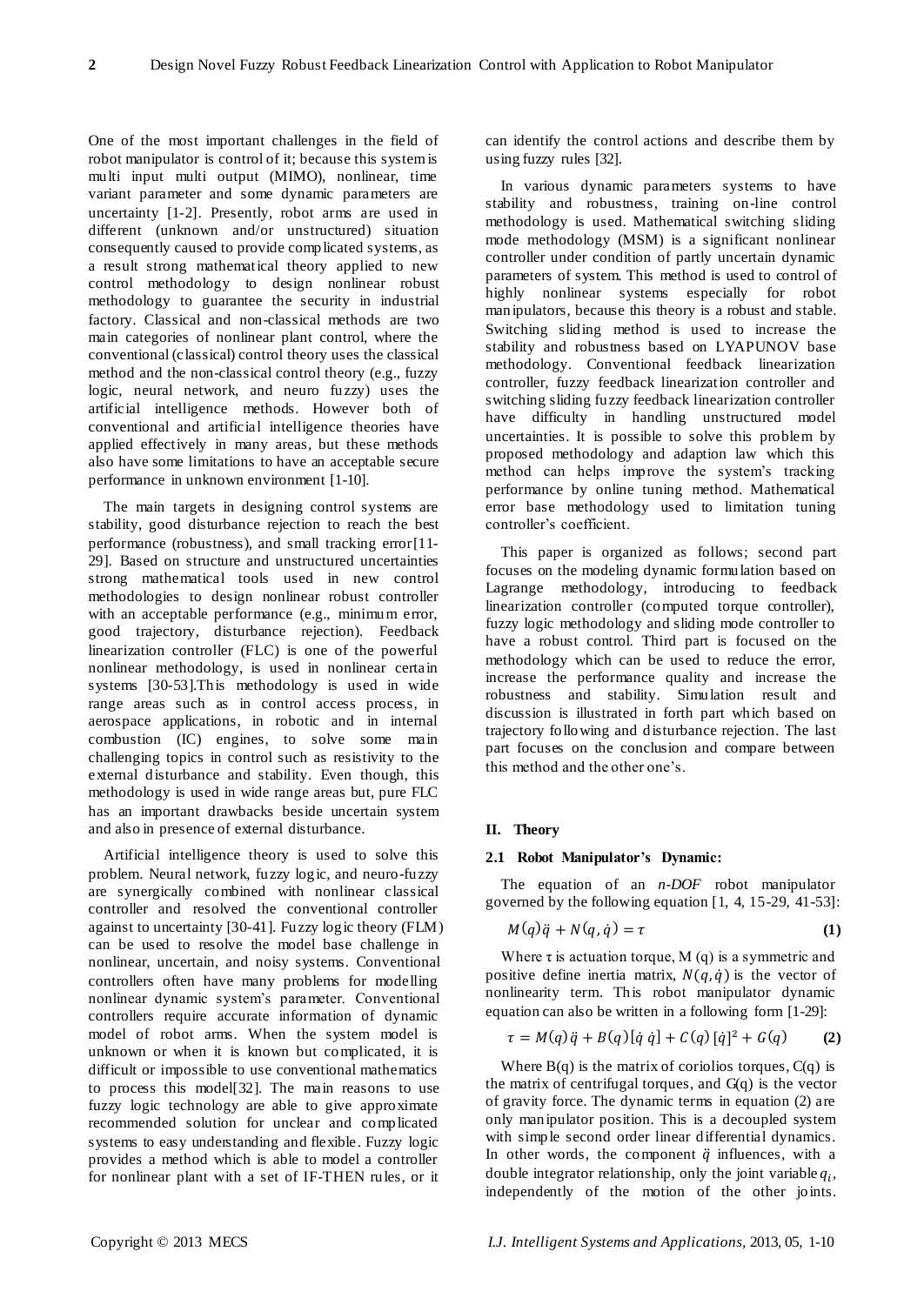Therefore, the angular acceleration is found as to be [3, 41-53]:

$$
\ddot{q} = M^{-1}(q) \cdot \{ \tau - N(q, \dot{q}) \}
$$
 (3)

This technique is very attractive from a control point of view.

#### **2.2 Feedback Linearization Method:**

Feedback linearization method (FLC) is a powerful nonlinear controller which it widely used in control of robot manipulator. It is based on feedback linearization and computes the required arm torques using the nonlinear feedback control law. This controller works very well when all dynamic and physical parameters are known but when the robot manipulator has variation in dynamic parameters, in this situation the controller has no acceptable trajectory performance[14]. In practice, most of physical systems (e.g., robot manipulators) parameters are unknown or time variant, therefore, feedback linearization like controller used to compensate dynamic equation of robot manipulator[1, 6]. Research on FLC is significantly growing on robot manipulator application which has been reported in [1, 6, 15-16]. Vivas and Mosquera [8]have proposed a predictive functional controller and compare to FLC for tracking response in uncertain environment. However both controllers have been used in feedback linearization, but predictive strategy gives better result as a performance. A FLC with non parametric regression models have been presented for a robot arm[9]. This controller also has been problem in uncertain dynamic models. Based on [1, 6]and [8-9] FLC is a significant nonlinear controller to certain systems which it is based on feedback linearization and computes the required arm torques using the nonlinear feedback control law. When all dynamic and physical parameters are known, FLC works fantastically; practically a large amount of systems have uncertainties, therefore feedback linearization like controller is the best case to solve this challenge.

The central idea of FLC is feedback linearization so, originally this algorithm is called feedback linearization controller. It has assumed that the desired motion trajectory for the manipulator  $q_d(t)$ , as determined, by a path planner. Based on tracking error definition;

$$
e(t) = q_d(t) - q_a(t) \tag{4}
$$

Where  $e(t)$  is error of the plant,  $q_d(t)$  is desired input variable, that in our system is desired displacement,  $q_a(t)$  is actual displacement. If an alternative linear state-space equation in the form  $\dot{x} = Ax + BU$  can be defined as

$$
\dot{x} = \begin{bmatrix} 0 & I \\ 0 & 0 \end{bmatrix} x + \begin{bmatrix} 0 \\ I \end{bmatrix} U \tag{5}
$$

With  $\mathbf{U} = -\mathbf{M}^{-1}(\mathbf{q})$ .  $N(\mathbf{q}, \dot{\mathbf{q}}) + \mathbf{M}^{-1}(\mathbf{q})$ .  $\tau$  and this is known as the Brunousky canonical form. By equation (4) and (5) the Brunousky canonical form can be written in terms of the state  $\mathbf{x} = [\mathbf{e}^T \ \mathbf{e}^T]^T$  as [1]:

$$
\frac{d}{dt} \begin{bmatrix} e \\ \dot{e} \end{bmatrix} = \begin{bmatrix} 0 & I \\ 0 & 0 \end{bmatrix} \cdot \begin{bmatrix} e \\ \dot{e} \end{bmatrix} + \begin{bmatrix} 0 \\ I \end{bmatrix} U \tag{6}
$$

With

$$
U = \ddot{q}_d + M^{-1}(q) \cdot \{ N(q, \dot{q}) - \tau \}
$$
 (7)

Then compute the required arm torques using inverse of equation (7), is;

$$
\tau = M(q)(\dot{q}_d - U) + N(\dot{q}, q) \tag{8}
$$

This is a nonlinear feedback control law that guarantees tracking of desired trajectory. Selecting proportional-plus-derivative (PD) feedback for U(t) results in the PD-FLC [6];

$$
\tau = M(q)\left(\ddot{q}_d + K_v \dot{e} + K_p e\right) + N(q, \dot{q})\tag{9}
$$

and the resulting linear error dynamics are

$$
\left(\ddot{q}_d + K_v \dot{e} + K_p e\right) = 0\tag{10}
$$

According to the linear system theory, convergence of the tracking error to zero is guaranteed [6]. Where  $K_p$  and  $K_p$  are the controller gains.

#### **2.3 Fuzzy Inference Engine:**

The firs type of fuzzy systems is given by

$$
f(x) = \sum_{l=1}^{M} \theta^l \mathcal{E}^l(x) = \theta^T \mathcal{E}(x)
$$
 (11)

Where  $\theta = (\theta^1, ..., \theta^M)^T, \mathcal{E}(x) =$  $(\mathcal{E}^1(x), ..., \mathcal{E}^M(x))^T$ , and  $\mathcal{E}^l(x)$  =  $\cdot \prod_{i=1}^{n} \frac{\mu_{A_i^l}(x_i)}{x_i}$  $\frac{n}{i=1} \frac{A_i}{\sqrt{1-\sum_{l=1}^M (\prod_{i=1}^n \mu_{A_i^l}(x_i))}}$   $\theta^1, ..., \theta^M$  are adjustable parameters in (11).  $\mu_{A}$ ,  $(x_1)$ , ...,  $\mu_{A}$ <sub>m</sub> $(x_n)$  are given membership functions whose parameters will not change over time.

The second type of fuzzy systems is given by

$$
f(x) = \frac{\sum_{l=1}^{M} \theta^{l} \left[ \prod_{i=1}^{n} \exp \left( -\left( \frac{x_{i} - \alpha_{i}^{l}}{\delta_{i}^{l}} \right)^{2} \right) \right]}{\sum_{l=1}^{M} \left[ \prod_{i=1}^{n} \exp \left( -\left( \frac{x_{i} - \alpha_{i}^{l}}{\delta_{i}^{l}} \right)^{2} \right) \right]}
$$
(12)

Where  $\theta^l$ ,  $\alpha_i^l$  and  $\delta_i^l$  are all adjustable parameters. From the universal approximation theorem, we know that we can find a fuzzy system to estimate any continuous function. For the first type of fuzzy systems, we can only adjust  $\theta^l$  in (12). We define  $f'(x|\theta)$  as the approximator of the real function  $f(x)$ .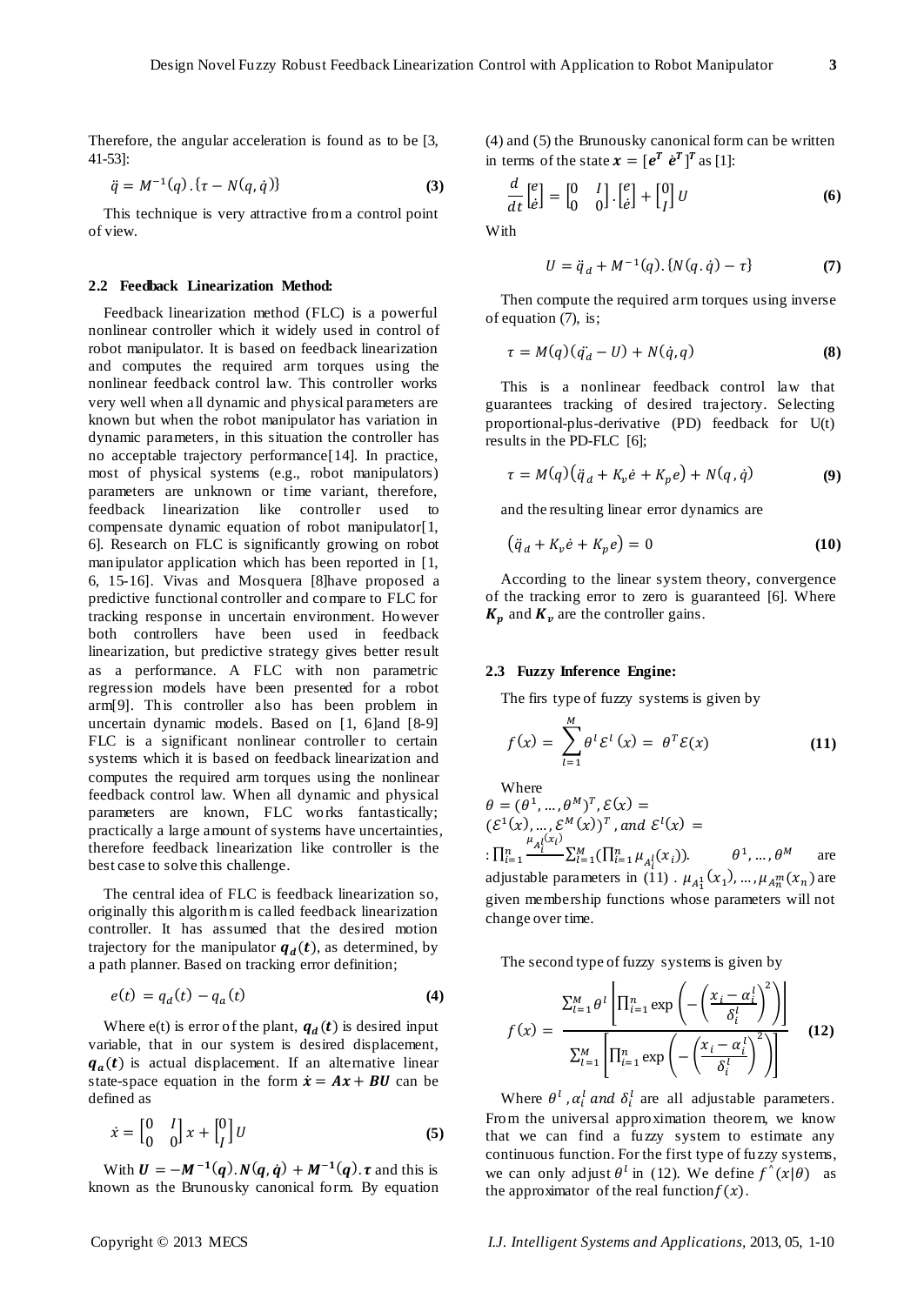$$
f^{\wedge}(x|\theta) = \theta^T \varepsilon(x) \tag{13}
$$

We define  $\theta^*$  as the values for the minimum error:

$$
\theta^* = \arg\min_{\theta \in \Omega} \left[ \sup_{x \in U} |f(x \cap \theta) - g(x)| \right] \tag{14}
$$

Where  $\Omega$  is a constraint set for  $\theta$ . For specific x,  $sup_{x \in U} |f'(x|\theta^*) - f(x)|$  is the minimum approximation error we can get.

We used the first type of fuzzy systems (11) to estimate the nonlinear system (9) the fuzzy formulation can be write as below;

$$
f(x|\theta) = \theta^T \varepsilon(x)
$$
  
= 
$$
\frac{\sum_{l=1}^n \theta^l [\mu_{A^l}(x)]}{\sum_{l=1}^n [\mu_{A^l}(x)]}
$$
 (15)

Where  $\theta^1$ , ...,  $\theta^n$  are adjusted by an adaptation law. The adaptation law is designed to minimize the parameter errors of  $\theta - \theta^*$ .

## **2.4 Switching Linear Sliding Methodology:**

Based on switching linear sliding method discussion, the control law for a multi degrees of freedom robot manipulator is written as [18-24, 63-74]:

$$
U = U_{Nonlinear} + U_{dis}
$$
 (16)

Where, the model-based component  $U_{Nonlinear}$  is compensated the nominal dynamics of systems. A simple solution to get the switching linear sliding method condition when the dynamic parameters have uncertainty is the switching control law:

$$
U_{dis} = K(\vec{x}, t) \cdot \text{sgn}(s) \tag{17}
$$

where the switching function  $sgn(S)$  is defined as

$$
sgn(s) = \begin{cases} 1 & s > 0 \\ -1 & s < 0 \\ 0 & s = 0 \end{cases}
$$
 (18)

and the  $K(\vec{x}, t)$  is the positive constant.

#### **III. Methodology**

The general SISO if-then rules are given by

$$
R^{l}: if x_1 is A_1^{l}, x_2 is A_2^{l}, ..., x_n is A_n^{l}, then
$$
  

$$
y_1 is B_1^{l}, ..., y_m is B_m^{l}
$$
 (19)

Where  $l = 1, 2, ..., M$  are fuzzy if-then rules;  $x =$  $(x_1, \dots, x_n)^T$  and  $y = (y_1, \dots, y_n)^T$  are the input and output vectors of the fuzzy system. The SISO fuzzy system is define as

$$
f(x) = \bigoplus^{T} \varepsilon(x) \tag{20}
$$

Where

$$
\Theta^{T} = (\theta_{1}, ..., \theta_{m})^{T} = \begin{bmatrix} \theta_{1}^{1}, \theta_{1}^{2}, ..., \theta_{1}^{M} \\ \theta_{2}^{1}, \theta_{2}^{2}, ..., \theta_{2}^{M} \\ \vdots \\ \theta_{m}^{1}, \theta_{m}^{2}, ..., \theta_{m}^{M} \end{bmatrix}
$$
(21)

 $\varepsilon(x) = (\varepsilon^1(x), \dots, \varepsilon^M(x))^T, \quad \varepsilon^1(x) = \prod_{i=1}^n \mu_{A_i^i}(x_i)$  $\sum_{l=1}^{M} (\prod_{i=1}^{n} \mu_{A_i^l}(x_i))$ , and  $\mu_{A_i^l}(x_i)$  is defined in (15). To reduce the number of fuzzy rules, we divide the fuzzy system in to three parts:

$$
F^{1}(q, \dot{q}) = \Theta^{1^{T}} \varepsilon (q, \dot{q})
$$
  
= 
$$
\left[\theta_{1}^{1^{T}} \varepsilon (q, \dot{q}), \ldots, \theta_{m}^{1^{T}} \varepsilon (q, \dot{q})\right]^{T}
$$
 (22)

$$
F^{2}(q, \ddot{q}_{r}) = \Theta^{2^{T}} \varepsilon (q, \ddot{q}_{r})
$$
  
= 
$$
\left[\theta_{1}^{2^{T}} \varepsilon (q, \ddot{q}_{r}), \ldots, \theta_{m}^{2^{T}} \varepsilon (q, \ddot{q}_{r})\right]^{T}
$$
 (23)

$$
F^{3}(q, \ddot{q}) = \Theta^{3^{T}} \varepsilon (q, \ddot{q})
$$
  
= 
$$
\left[\theta_{1}^{3^{T}} \varepsilon (q, \dot{q}), \ldots, \theta_{m}^{3^{T}} \varepsilon (q, \ddot{q})\right]^{T}
$$
 (24)

The control security input is given by

$$
\tau = M \ddot{q}_r + B(q)\dot{q}\dot{q} + C(q)\dot{q}^2 + g(q) + F^1(q, \dot{q}) + F^2(q, \ddot{q}_r) + F^3(q, \ddot{q}) - (25) K_p e - K_v \dot{e}
$$

Where  $M^{\wedge}$ ,  $B(q)\dot{q}\dot{q}$ ,  $C(q)\dot{q}^{2}$ ,  $g(q)$  are the estimations of  $M(q)$ .

Based on feedback linearization formulation (9) and switching sliding methodology  $(17)$ ;

$$
S_{New} = M(q) \left( \ddot{q}_d + K_v \dot{e} + K_p e \right)
$$
 (26)

And  $U_{switch}$  is obtained by

$$
Uswitch = K(\vec{x}, t) \cdot sgn(SNew) = K(\vec{x}, t) \cdot sgn(M(q)(\ddot{q}_d + K_v \dot{e} + K_p e))
$$
\n(27)

The Lyapunov function in this design is defined as

$$
V = \frac{1}{2} S^{T} M S + \frac{1}{2} \sum_{j=1}^{M} \frac{1}{\gamma_{sj}} \phi^{T} . \phi_{j}
$$
 (28)

where  $\gamma_{si}$  is a positive coefficient,  $\phi = \theta^* - \theta$ ,  $\theta^*$  is minimum error and  $\theta$  is adjustable parameter. Since  $\dot{M}$  – 2V is skew-symetric matrix;

$$
STMS + \frac{1}{2}STMS = ST(MS + VS)
$$
 (29)

If the dynamic formulation of robot manipulator defined by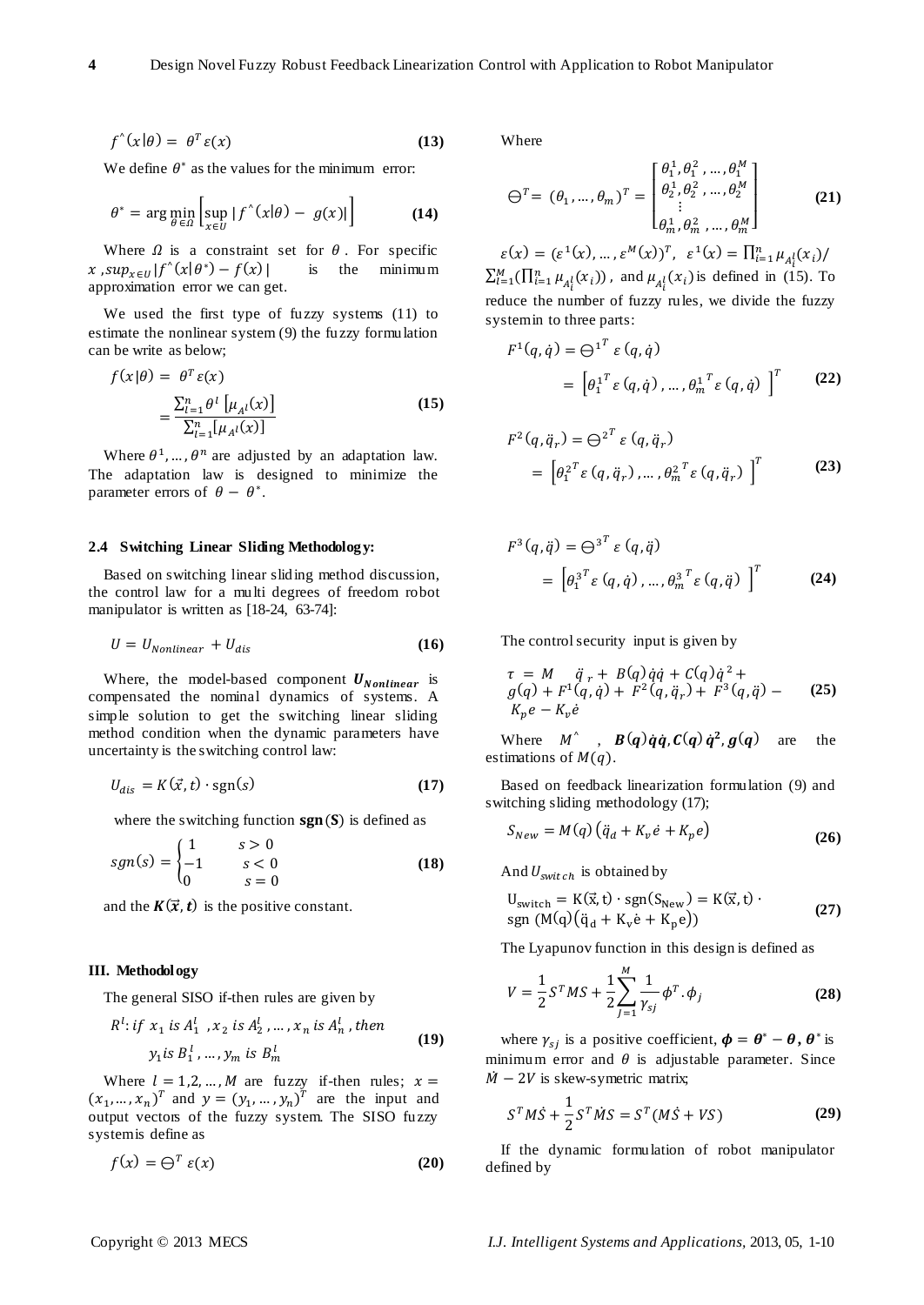$$
\tau = M(q)\ddot{q} + V(q, \dot{q})\dot{q} + G(q) \tag{30}
$$

the controller formulation is defined by

$$
\tau = \hat{M}\ddot{q}_r + \hat{V}\dot{q}_r + \hat{G} - \lambda S - K \tag{31}
$$

According to (29) and (30)

$$
M(q)\ddot{q} + V(q, \dot{q})\dot{q} + G(q) = \hat{M}\ddot{q}_r + \hat{V}\dot{q}_r +
$$
  

$$
\hat{G} - \lambda S - K
$$
 (32)

Since 
$$
\dot{q}_r = \dot{q} - S
$$
 and  $\ddot{q}_r = \ddot{q} - S$   
\n
$$
M\dot{S} + (V + \lambda)S = \Delta f - K
$$
\n(33)

 $MS = \Delta f - K - VS - \lambda S$ 

The derivation of V is defined

$$
\dot{V} = S^{T}M\dot{S} + \frac{1}{2}S^{T}\dot{M}S + \sum_{j=1}^{M} \frac{1}{\gamma_{sj}} \phi^{T} \cdot \phi_{j}
$$
(34)  

$$
\dot{V} = S^{T}(M\dot{S} + VS) + \sum_{j=1}^{M} \frac{1}{\gamma_{sj}} \phi^{T} \cdot \dot{\phi}_{j}
$$

Based on (32) and (33)

$$
\dot{V} = S^{T} (\Delta f - K - VS - \lambda S + VS) + \sum_{j=1}^{M} \frac{1}{\gamma_{sj}} \boldsymbol{\phi}^{T} \cdot \boldsymbol{\phi}_{j}
$$
\n(35)

where  $\Delta f = [M(q)\ddot{q} + V(q, \dot{q})\dot{q} + G(q)] \sum_{l=1}^{M} \theta^{T} \zeta(x)$ 

$$
\dot{V} = \sum_{j=1}^{M} \left[ S_j (\Delta f_j - K_j) \right] - S^T \lambda S + \sum_{j=1}^{M} \frac{1}{\gamma_{sj}} \phi^T \cdot \phi_j
$$

suppose  $K_i$  is defined as follows

$$
K_j = \frac{\sum_{l=1}^{M} \theta_j^l [\mu_A(S_j)]}{\sum_{l=1}^{M} [\mu_A(S_j)]} = \theta_j^T \zeta_j(S_j)
$$
(36)

Where  $\zeta_i(S_i) = [\zeta_i^1(S_i), \zeta_i^2(S_i), \zeta_i^3(S_i), \dots, \zeta_i^M(S_i)]^T$ 

$$
\zeta_j^1(S_j) = \frac{\mu_{(\Delta_j^1)}^1(S_j)}{\sum_i \mu_{(\Delta_j^1)}^1(S_j)}
$$
(37)

where  $\mu_{(xi)}$  is membership function.

The fuzzy system is defined as

$$
f(x) = \tau_{fuzzy} = \sum_{l=1}^{M} \theta^{T} \zeta(x) = \psi(e, e)
$$
 (38)

where  $\theta = (\theta^1, \theta^2, \theta^3)$ , adjustable parameter in (36)

according to 33, 34 and 36;

$$
\dot{V} = \sum_{j=1}^{M} \left[ S_j (\Delta f_j - \theta^T \zeta(S_j)) \right] - S^T \lambda S +
$$
  

$$
\sum_{j=1}^{M} \frac{1}{\gamma_{sj}} \phi^T \cdot \phi_j
$$
 (39)

Based on 
$$
\boldsymbol{\phi} = \boldsymbol{\theta}^* - \boldsymbol{\theta} \rightarrow \boldsymbol{\theta} = \boldsymbol{\theta}^* - \boldsymbol{\phi}
$$
  
\n
$$
\dot{V} = \sum_{j=1}^{M} [S_j (\Delta f_j - \theta^{*T} \zeta(S_j) + \boldsymbol{\phi}^{T} \zeta(S_j) ] - S^{T} \lambda S + \sum_{j=1}^{M} \frac{1}{\gamma_{sj}} \boldsymbol{\phi}^{T} \cdot \boldsymbol{\phi}_j
$$
\n(40)

$$
\dot{V} = \sum_{j=1}^{M} \left[ S_j (\Delta f_j - (\theta^*)^T \zeta(S_j)) \right] - S^T \lambda S
$$

$$
+ \sum_{j=1}^{M} \frac{1}{\gamma_{sj}} \phi_j^T [\gamma_{sj}.S_j.\zeta_j(S_j) + \phi_j])
$$

where  $\theta_j = \gamma_{sj} S_j \zeta_j (S_j)$  is adaption law,  $\phi_j = -\theta_j$  $-\gamma_{si} S_i \zeta_i(S_i)$ 

 $\dot{V}$  is considered by

$$
\dot{V} = \sum_{j=1}^{m} [S_j \Delta f_j - ((\theta_j^*)^T \zeta_j(S_j))] - S^T \lambda S \qquad (41)
$$

The minimum error is defined by

$$
e_{mj} = \Delta f_j - \left( (\theta_j^*)^T \zeta_j \left( S_j \right) \right) \tag{42}
$$

Therefore  $\dot{V}$  is computed as

$$
\dot{V} = \sum_{j=1}^{m} [S_j e_{mj}] - S^T \lambda S
$$
\n
$$
\leq \sum_{j=1}^{m} |S_j| |e_{mj}| - S^T \lambda S
$$
\n
$$
= \sum_{j=1}^{m} |S_j| |e_{mj}| - \lambda_j S_j^2
$$
\n
$$
= \sum_{j=1}^{m} |S_j| (|e_{mj}| - \lambda_j S_j)
$$
\n(44)

For continuous function  $g(x)$ , and suppose  $\varepsilon > 0$  it is defined the fuzzy logic system in form of

$$
Sup_{x \in U} |f(x) - g(x)| < \epsilon \tag{45}
$$

the minimum approximation error  $(e_{mj})$  is very s mall.

$$
\begin{array}{ll}\nif \ \lambda_j = \alpha \quad \text{that} \quad \alpha |S_j| > e_{mj} \ (S_j \neq 0) \\
then \quad V < 0 \ for \ (S_j \neq 0)\n\end{array} \tag{46}
$$

This method has two main controller's coefficients,  $K_n$  and  $K_v$ . To tune and optimize these parameters mathematical formulation is used

$$
U = U_{fuzzy} + U_{switch} \tag{47}
$$

Copyright © 2013 MECS *I.J. Intelligent Systems and Applications,* 2013, 05, 1-10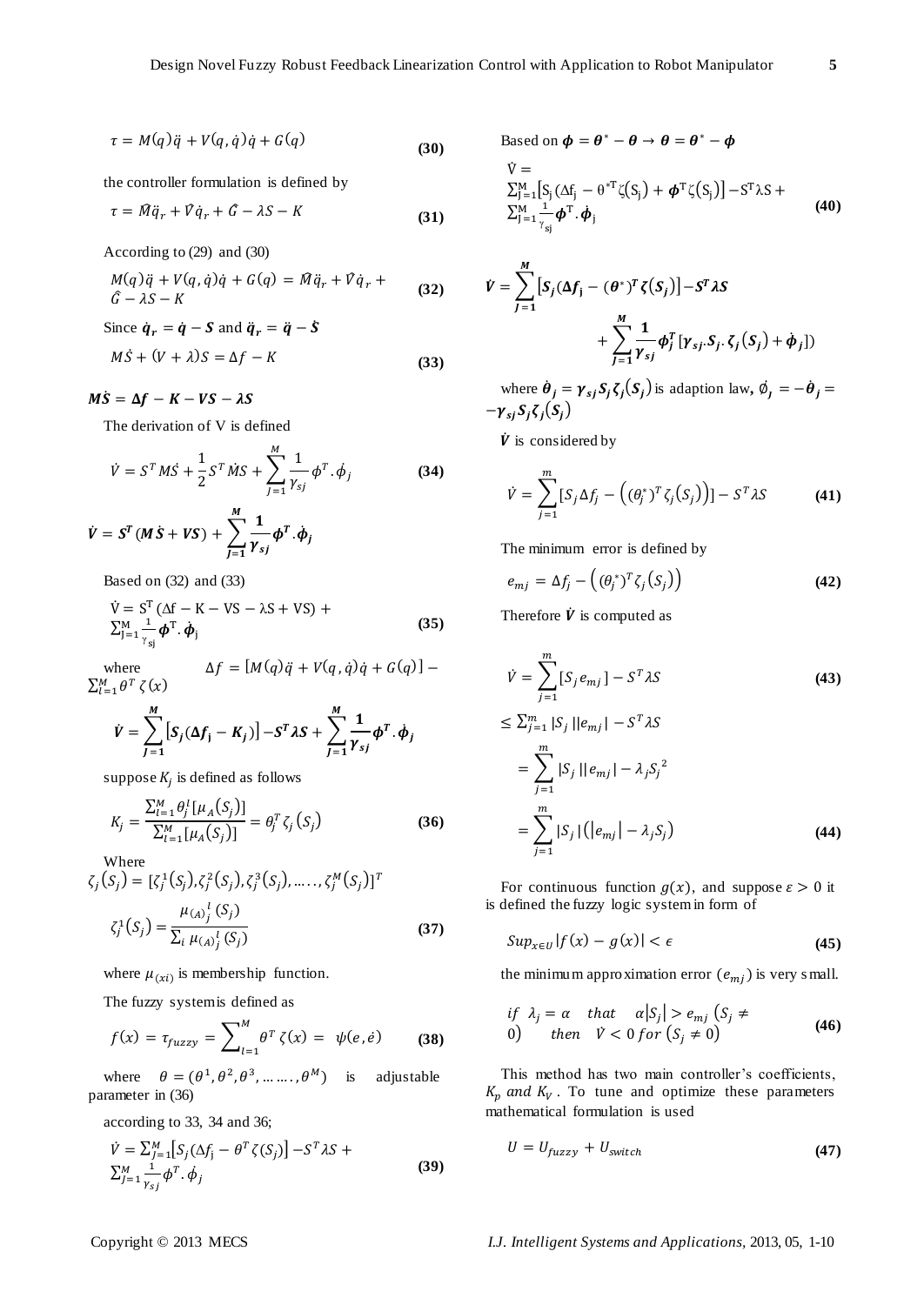$$
U = U_{\text{fuzzy}} + U_{\text{switch}} = K(\vec{x}, t) \cdot
$$
  
\nsgn  $(M(q)(\ddot{q}_d + K_{v-\text{new}}\dot{e} + K_{p-\text{new}}e)) +$   
\n
$$
\frac{\sum_{l=1}^{M} \theta^l \left[ \prod_{i=1}^{n} \exp\left(-\left(\frac{x_i - \alpha_i^l}{\delta_i^l}\right)^2\right) \right]}{\sum_{l=1}^{M} \left[ \prod_{i=1}^{n} \exp\left(-\left(\frac{x_i - \alpha_i^l}{\delta_i^l}\right)^2\right) \right]}
$$
(48)

$$
K_{p-new} = K_p \times K_c \tag{49}
$$

$$
K_{V-new} = K_V \times K_c \tag{50}
$$

$$
K_c = e^2 - \frac{(r_v - r_{v-min})^5}{1 + |e|} + r_{v-min}
$$
\n(51)

$$
r_v = \frac{\left(\dot{e}(t) - \dot{e}(t-1)\right)}{\dot{e}(t)}\tag{52}
$$

## **IV. Results and Discussion**

**Trajectory following:** Based on simulation results the Steady State and RMS error in proposed method **(Steady State error =1e-6 and RMS error=1.2e-6)** are fairly lower than FCTC's **(Steady State error**   $-3e - 5$  and RMS error= $-1.34e - 5$ ) and CTC's **(Steady State error**  $\approx -0.001$  **and RMS error=0.00652)**.



Fig. 1: Trajectory following (proposed method, FCTC, CTC)

Based on Figure 1, step trajectory performance is used for comparisons of above controllers in certain systems. In this state proposed method has better trajectory performance but FCTC has oscillation.

**Disturbance rejection:** Figure 2 illustrates the CTC, FCTC and proposed method. The disturbance rejection is used to test the robustness comparisons of these three controllers for step trajectory. A band limited white noise with predefined of 40% the power of input signal

is applied to the step trajectory. It found fairly fluctuations in trajectory responses. Based on Figure 2; by comparing step response trajectory with 40% disturbance of relative to the input signal amplitude in CTC, FCTC and proposed method, proposed method's overshoot about **(1% )** is lower than FCTC's (**8%**)and CTC's **(9.1% ).** Besides the Steady State and RMS error in proposed method **(Steady State error =1.6e-6 and RMS error=1.9e-6)** are fairly lower than CTC's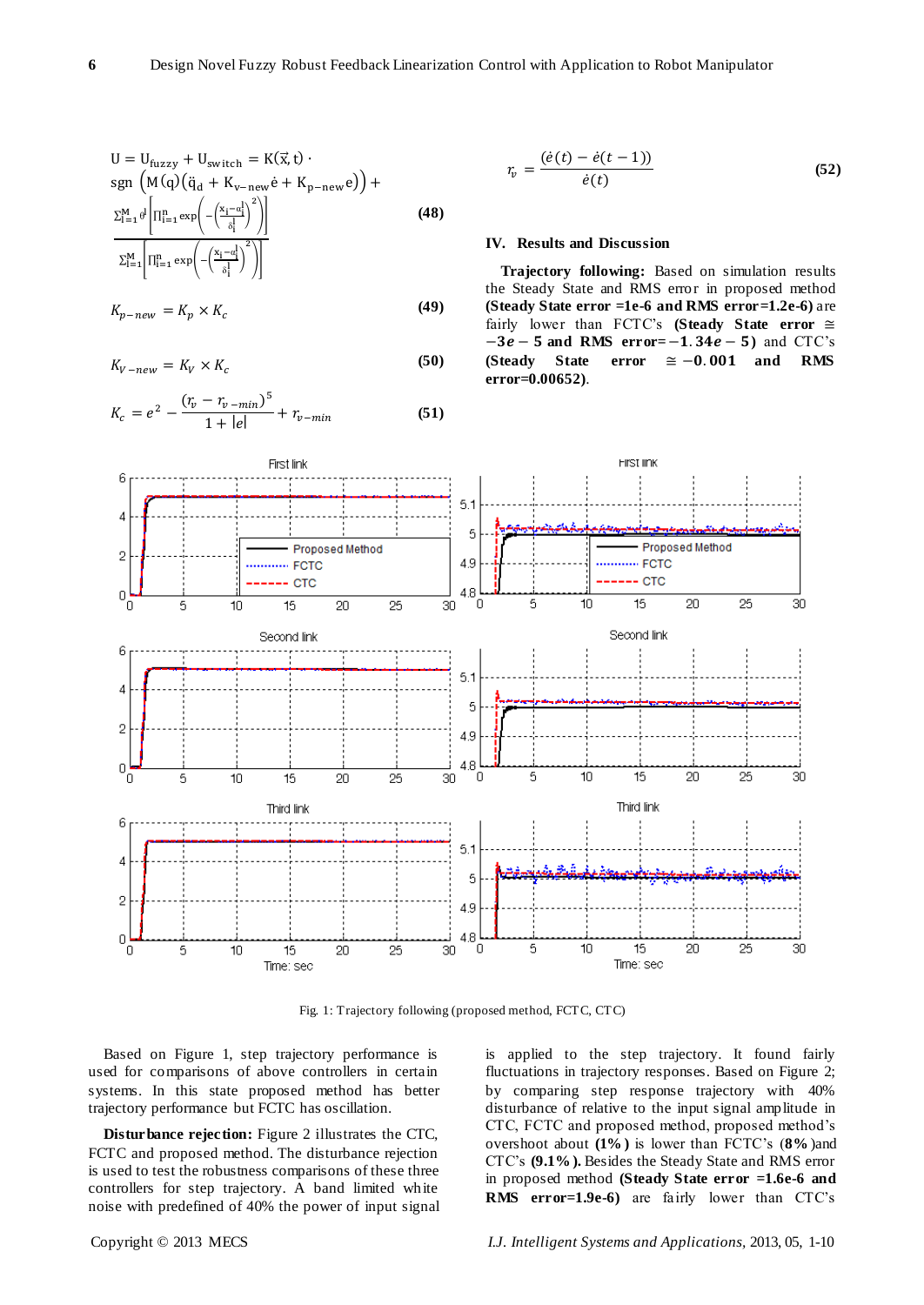**(Steady State error**  $\approx 0.003$  **and RMS error= )** and FCTC's **(Steady State error**   $\approx$  -0.1 and RMS error=0. 652). Based on Figure 2, proposed method has fairly oscillation in trajectory response with regard to 40% of the input signal disturbance but this controller is more robust.



Fig. 2: Disturbance rejection (proposed method, FCTC, CTC)

**Disturbance rejection:** steady state error is an important parameter to test the system's performance. In system with 40% disturbance the comparison between steady state error is; **(Steady State error =1.6e-6 and RMS error=1.9e-6)** are fairly lower than  $CTC's$  (Steady State error  $\approx 0.003$  and RMS **error= )** and FCTC's **(Steady State error**   $\approx -0.1$  and RMS error=0. 652).

## **V. Conclusion**

Refer to this research, a mathematical tuning fuzzy switching sliding feedback linearization method with application to robot manipulator has proposed. Stability and robustness are two more important challenges to design high performance nonlinear controller in the presence of uncertainties and external disturbances. Regarding to the positive points in feedback linearization methodology, fuzzy inference system and sliding switching methodology, stability and robustness are resolve based on eliminate the nonlinear dynamic equations and LYAPUNOV based stability formulation. To have a wide band limitation robust against to structure and unstructured uncertainty mathematical

performance based tuning is applied to proposed method. Regarding to this methodology the values of error reduce to 1.6 micro which in industry this value is equal to zero.

#### **Acknowledgment**

The authors would like to thank the anonymous reviewers for their careful reading of this paper and for their helpful comments. This work was supported by the SSP Research and Development Corporation Program of Iran under grant no. 2012-Persian Gulf-3C.

#### **References**

- [1] T. R. Kurfess, *Robotics and automation handbook* : CRC, 2005.
- [2] J. J. E. Slotine and W. Li, *Applied nonlinear control* vol. 461: Prentice hall Englewood Cliffs, NJ, 1991.
- [3] K. Ogata, *Modern control engineering*: Prentice Hall, 2009.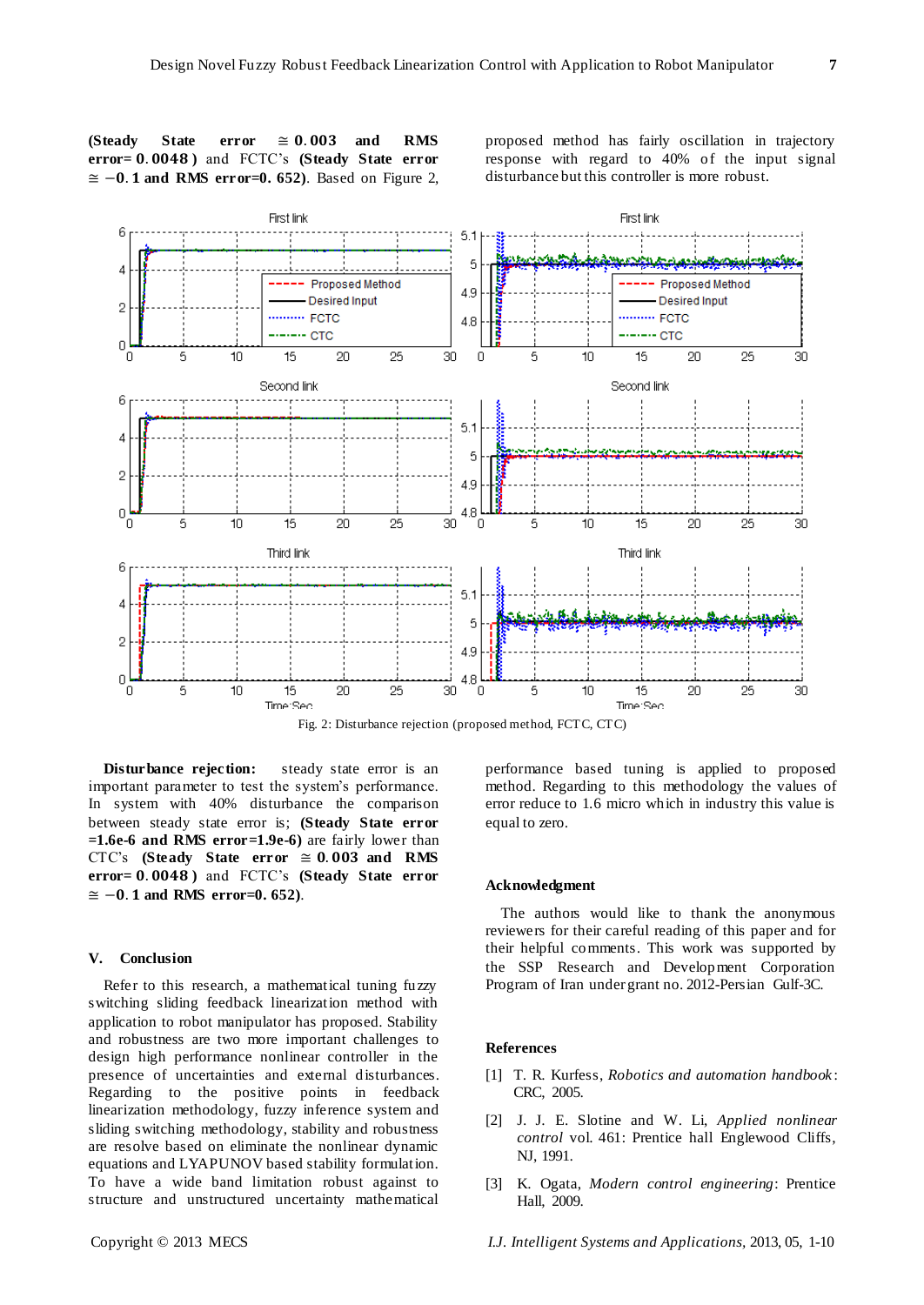- [4] J. J. D'Azzo, C. H. Houpis and S. N. Sheldon, *Linear control system analysis and design with MATLAB*: CRC, 2003.
- [5] B. Siciliano and O. Khatib, *Springer handbook of robotics*: Springer-Verlag New York Inc, 2008.
- [6] F. T. Cheng, T. L. Hour, Y. Y. Sun and T. H. Chen, "Study and resolution of singularities for a 6-DOF PUMA manipulator," *Systems, Man, and Cybernetics, Part B: Cybernetics, IEEE Transactions on, No. 2,* vol. 27, pp. 332-343, 2002.
- [7] M. W. Spong and M. Vidyasagar, *Robot dynamics and control*: Wiley-India, 2009.
- [8] A. Vivas and V. Mosquera, "Predictive functional control of a PUMA robot," Conference Proceedings, 2005.
- [9] D. Nguyen-Tuong, M. Seeger and J. Peters, "Computed torque control with nonparametric regression models," *IEEE conference proceeding,* 2008, pp. 212-217.
- [10] Farzin Piltan , N. Sulaiman, Zahra Tajpaykar, Payman Ferdosali, Mehdi Rashidi, "Design Artificial Nonlinear Robust Controller Based on CTLC and FSMC with Tunable Gain," International Journal of Robotic and Automation, 2 (3): 205-220, 2011.
- [11] Farzin Piltan, A. R. Salehi and Nasri B Sulaiman.," Design artificial robust control of second order system based on adaptive fuzzy gain scheduling," world applied science journal (WASJ), 13 (5): 1085-1092, 2011.
- [12] Farzin Piltan, N. Sulaiman, Atefeh Gavahian, Samira Soltani, Samaneh Roosta, "Design Mathematical Tunable Gain PID-Like Sliding Mode Fuzzy Controller with Minimum Rule Base," International Journal of Robotic and Automation, 2 (3): 146-156, 2011.
- [13] Farzin Piltan , A. Zare, Nasri B. Sulaiman, M. H. Marhaban and R. Ramli, , "A Model Free Robust Sliding Surface Slope Adjustment in Sliding Mode Control for Robot Manipulator," World Applied Science Journal, 12 (12): 2330-2336, 2011.
- [14] Farzin Piltan , A. H. Aryanfar, Nasri B. Sulaiman, M. H. Marhaban and R. Ramli "Design Adaptive Fuzzy Robust Controllers for Robot Manipulator," World Applied Science Journal, 12 (12): 2317- 2329, 2011.
- [15] Farzin Piltan, N. Sulaiman , Arash Zargari, Mohammad Keshavarz, Ali Badri , "Design PID-Like Fuzzy Controller With Minimum Rule Base and Mathematical Proposed On-line Tunable Gain: Applied to Robot Manipulator," International Journal of Artificial intelligence and expert system, 2 (4):184-195, 2011.
- [16] Farzin Piltan, Nasri Sulaiman, M. H. Marhaban and R. Ramli, "Design On-Line Tunable Gain Artificial Nonlinear Controller," Journal of Advances In Computer Research, 2 (4): 75-83, 2011.
- [17] Farzin Piltan, N. Sulaiman, Payman Ferdosali, Iraj Assadi Talooki, " Design Model Free Fuzzy Sliding Mode Control: Applied to Internal Combustion Engine," International Journal of Engineering, 5 (4):302-312, 2011.
- [18] Farzin Piltan, N. Sulaiman, Samaneh Roosta, M.H. Marhaban, R. Ramli, "Design a New Sliding Mode Adaptive Hybrid Fuzzy Controller," Journal of Advanced Science & Engineering Research , 1 (1): 115-123, 2011.
- [19] Farzin Piltan, Atefe Gavahian, N. Sulaiman, M.H. Marhaban, R. Ramli, "Novel Sliding Mode Controller for robot manipulator using FPGA," Journal of Advanced Science & Engineering Research, 1 (1): 1-22, 2011.
- [20] Farzin Piltan, N. Sulaiman, A. Jalali & F. Danesh Narouei, "Design of Model Free Adaptive Fuzzy Computed Torque Controller: Applied to Nonlinear Second Order System," International Journal of Robotics and Automation, 2 (4):232-244, 2011.
- [21] Farzin Piltan, N. Sulaiman, Iraj Asadi Talooki, Payman Ferdosali, "Control of IC Engine: Design a Novel MIMO Fuzzy Backstepping Adaptive Based Fuzzy Estimator Variable Structure Control ," International Journal of Robotics and Automation, 2 (5):360-380, 2011.
- [22] Farzin Piltan, N. Sulaiman, Payman Ferdosali, Mehdi Rashidi, Zahra Tajpeikar, "Adaptive MIMO Fuzzy Compensate Fuzzy Sliding Mode Algorithm: Applied to Second Order Nonlinear System," International Journal of Engineering, 5 (5): 380- 398, 2011.
- [23] Farzin Piltan, N. Sulaiman, Hajar Nasiri, Sadeq Allahdadi, Mohammad A. Bairami, "Novel Robot Manipulator Adaptive Artificial Control: Design a Novel SISO Adaptive Fuzzy Sliding Algorithm Inverse Dynamic Like Method," International Journal of Engineering, 5 (5): 399-418, 2011.
- [24] Samira Soltani & Farzin Piltan, "*Design Artificial Nonlinear Controller Based on Computed Torque like Controller with Tunable Gain*". World Applied Science Journal,14 (9): 1306-1312, 2011.
- [25] Farzin Piltan, N. Sulaiman, Sadeq Allahdadi, Mohammadali Dialame, Abbas Zare, "Position Control of Robot Manipulator: Design a Novel SISO Adaptive Sliding Mode Fuzzy PD Fuzzy Sliding Mode Control," International Journal of Artificial intelligence and Expert System, 2 (5):208-228, 2011.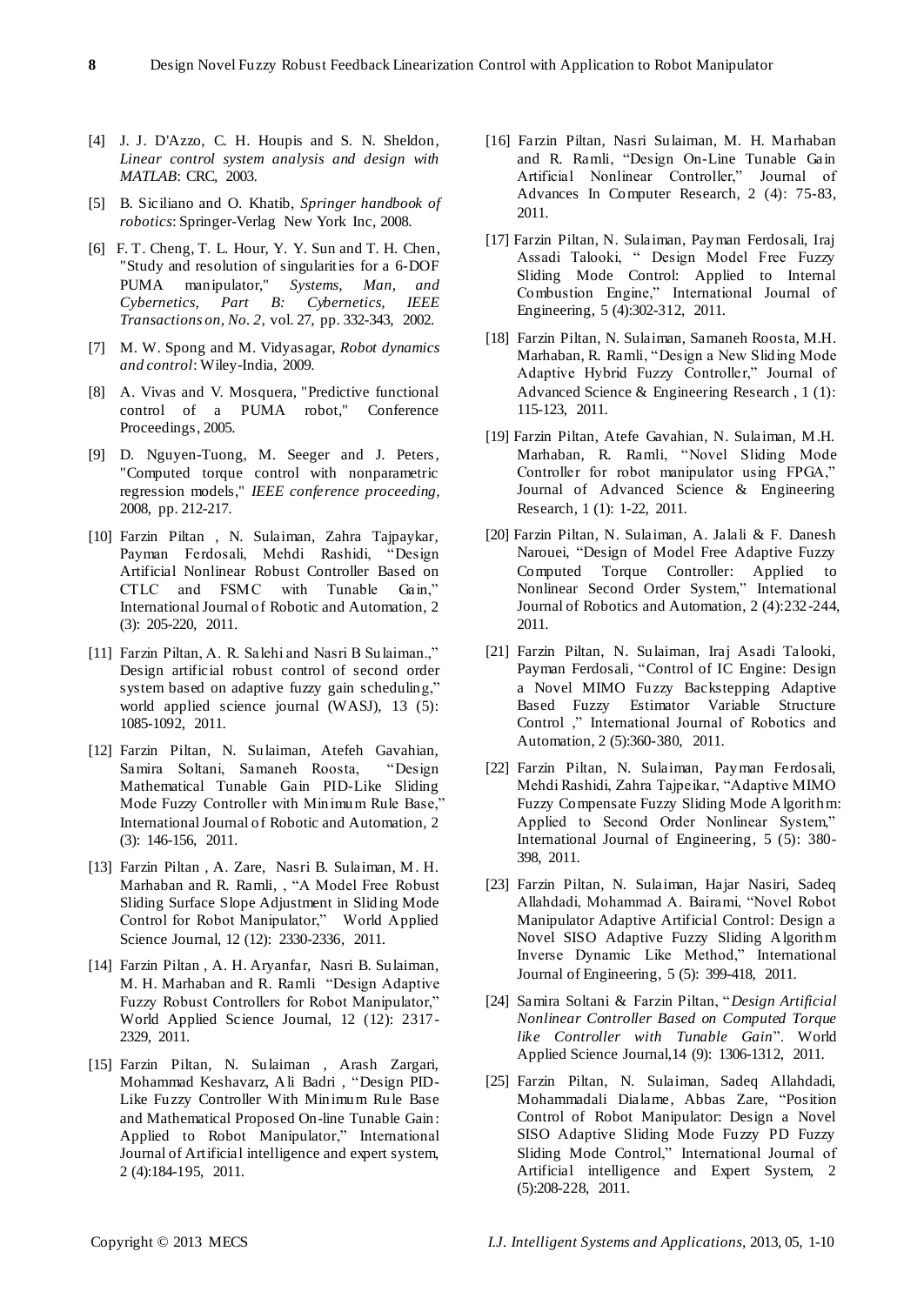- [26] Farzin Piltan, SH. Tayebi HAGHIGHI, N. Sulaiman, Iman Nazari, Sobhan Siamak, "Artificial Control of PUMA Robot Manipulator: A-Review of Fuzzy Inference Engine And Application to Classical Controller ," International Journal of Robotics and Automation, 2 (5):401-425, 2011.
- [27] Farzin Piltan, N. Sulaiman, Abbas Zare, Sadeq Allahdadi, Mohammadali Dialame, "Design Adaptive Fuzzy Inference Sliding Mode Algorithm: Applied to Robot Arm," International Journal of Robotics and Automation , 2 (5): 283-297, 2011.
- [28] Farzin Piltan, Amin Jalali, N. Sulaiman, Atefeh Gavahian, Sobhan Siamak, "Novel Artificial Control of Nonlinear Uncertain System: Design a Novel Modified PSO SISO Lyapunov Based Fuzzy Sliding Mode Algorithm ," International Journal of Robotics and Automation, 2 (5): 298- 316, 2011.
- [29] Farzin Piltan, N. Sulaiman, Amin Jalali, Koorosh Aslansefat, "Evolutionary Design of Mathematical tunable FPGA Based MIMO Fuzzy Estimator Sliding Mode Based Lyapunov Algorithm: Applied to Robot Manipulator," International Journal of Robotics and Automation, 2 (5):317-343, 2011.
- [30] Farzin Piltan, N. Sulaiman, Samaneh Roosta, Atefeh Gavahian, Samira Soltani, "Evolutionary Design of Backstepping Artificial Sliding Mode Based Position Algorithm: Applied to Robot Manipulator," International Journal of Engineering, 5 (5):419-434, 2011.
- [31] Farzin Piltan, N. Sulaiman, S.Soltani, M. H. Marhaban & R. Ramli, "An Adaptive sliding surface slope adjustment in PD Sliding Mode Fuzzy Control for Robot Manipulator," International Journal of Control and Automation , 4 (3): 65-76, 2011.
- [32] Farzin Piltan, N. Sulaiman, Mehdi Rashidi, Zahra Tajpaikar, Payman Ferdosali, "Design and Implementation of Sliding Mode Algorithm: Applied to Robot Manipulator-A Review ," International Journal of Robotics and Automation, 2 (5):265-282, 2011.
- [33] Farzin Piltan, N. Sulaiman, Amin Jalali, Sobhan Siamak, and Iman Nazari, "Control of Robot Manipulator: Design a Novel Tuning MIMO Fuzzy Backstepping Adaptive Based Fuzzy Estimator Variable Structure Control International Journal of Control and Automation, 4 (4):91-110, 2011.
- [34] Farzin Piltan, N. Sulaiman, Atefeh Gavahian, Samaneh Roosta, Samira Soltani, ["On line Tuning](http://www.cscjournals.org/csc/manuscriptinfo.php?ManuscriptCode=67.68.76.59.39.47.49.104&JCode=IJRA&EJCode=66.67.75.58.105&Volume=2&Issue=5)  [Premise and Consequence FIS: Design Fuzzy](http://www.cscjournals.org/csc/manuscriptinfo.php?ManuscriptCode=67.68.76.59.39.47.49.104&JCode=IJRA&EJCode=66.67.75.58.105&Volume=2&Issue=5)  [Adaptive Fuzzy Sliding Mode Controller Based on](http://www.cscjournals.org/csc/manuscriptinfo.php?ManuscriptCode=67.68.76.59.39.47.49.104&JCode=IJRA&EJCode=66.67.75.58.105&Volume=2&Issue=5)

[Lyaponuv Theory](http://www.cscjournals.org/csc/manuscriptinfo.php?ManuscriptCode=67.68.76.59.39.47.49.104&JCode=IJRA&EJCode=66.67.75.58.105&Volume=2&Issue=5)**,**" International Journal of Robotics and Automation, 2 (5):381-400, 2011.

- [35] Farzin Piltan, N. Sulaiman, Samaneh Roosta, Atefeh Gavahian, Samira Soltani, ["Artificial](http://www.cscjournals.org/csc/manuscriptinfo.php?ManuscriptCode=68.69.64.40.46.44.44.103&JCode=IJE&EJCode=70.71.66.101&Volume=5&Issue=5)  [Chattering Free on-line Fuzzy Sliding Mode](http://www.cscjournals.org/csc/manuscriptinfo.php?ManuscriptCode=68.69.64.40.46.44.44.103&JCode=IJE&EJCode=70.71.66.101&Volume=5&Issue=5)  [Algorithm for Uncertain System: Applied in Robot](http://www.cscjournals.org/csc/manuscriptinfo.php?ManuscriptCode=68.69.64.40.46.44.44.103&JCode=IJE&EJCode=70.71.66.101&Volume=5&Issue=5)  [Manipulator](http://www.cscjournals.org/csc/manuscriptinfo.php?ManuscriptCode=68.69.64.40.46.44.44.103&JCode=IJE&EJCode=70.71.66.101&Volume=5&Issue=5)**,**" International Journal of Engineering, 5 (5):360-379, 2011.
- [36] Farzin Piltan, N. Sulaiman and I.AsadiTalooki, "Evolutionary Design on-line Sliding Fuzzy Gain Scheduling Sliding Mode Algorithm: Applied to Internal Combustion Engine," International Journal of Engineering Science and Technology, 3 (10):7301-7308, 2011.
- [37] Farzin Piltan, Nasri B Sulaiman, Iraj Asadi Talooki and Payman Ferdosali.," Designing On-Line Tunable Gain Fuzzy Sliding Mode Controller Using Sliding Mode Fuzzy Algorithm: Applied to Internal Combustion Engine," world applied science journal (WASJ), 15 (3): 422-428, 2011.
- [38] B. K. Yoo and W. C. Ham, "Adaptive control of robot manipulator using fuzzy compensator," *Fuzzy Systems, IEEE Transactions on,* No. 2, vol. 8, pp. 186-199, 2002.
- [39] Y. S. Kung, C. S. Chen and G. S. Shu*,* "Design and Implementation of a Servo System for Robotic Manipulator," CACS, 2005.
- [40] Farzin Piltan, N. Sulaiman, M. H. Marhaban, Adel Nowzary, Mostafa Tohidian," "Design of FPGA based sliding mode controller for robot manipulator," International Journal of Robotic and Automation, 2 (3): 183-204, 2011.
- [41] Farzin Piltan, M. Mirzaie, F. Shahriyari, Iman Nazari & S. Emamzadeh." Design Baseline Computed Torque Controller" International Journal of Engineering, 3(3): 2012.
- [42] Farzin Piltan, H. Rezaie, B. Boroomand, Arman Jahed," Design robust back stepping online tuning feedback linearization control applied to IC engine, International Journal of Advance Science and Technology, 42: 183-204, 2012.
- [43] Farzin Piltan, I. Nazari, S. Siamak, P. Ferdosali ,"Methodology of FPGA-based mathematical error-based tuning sliding mode controller" International Journal of Control and Automation, 5(1): 89-110, 2012.
- [44] Farzin Piltan, M. A. Dialame, A. Zare, A. Badri ,"Design Novel Lookup table changed Auto Tuning FSMC: Applied to Robot Manipulator" International Journal of Engineering, 6(1): 25-40, 2012.
- [45] Farzin Piltan, B. Boroomand, A. Jahed, H. Rezaie ,"Methodology of Mathematical Error-Based Tuning Sliding Mode Controller"